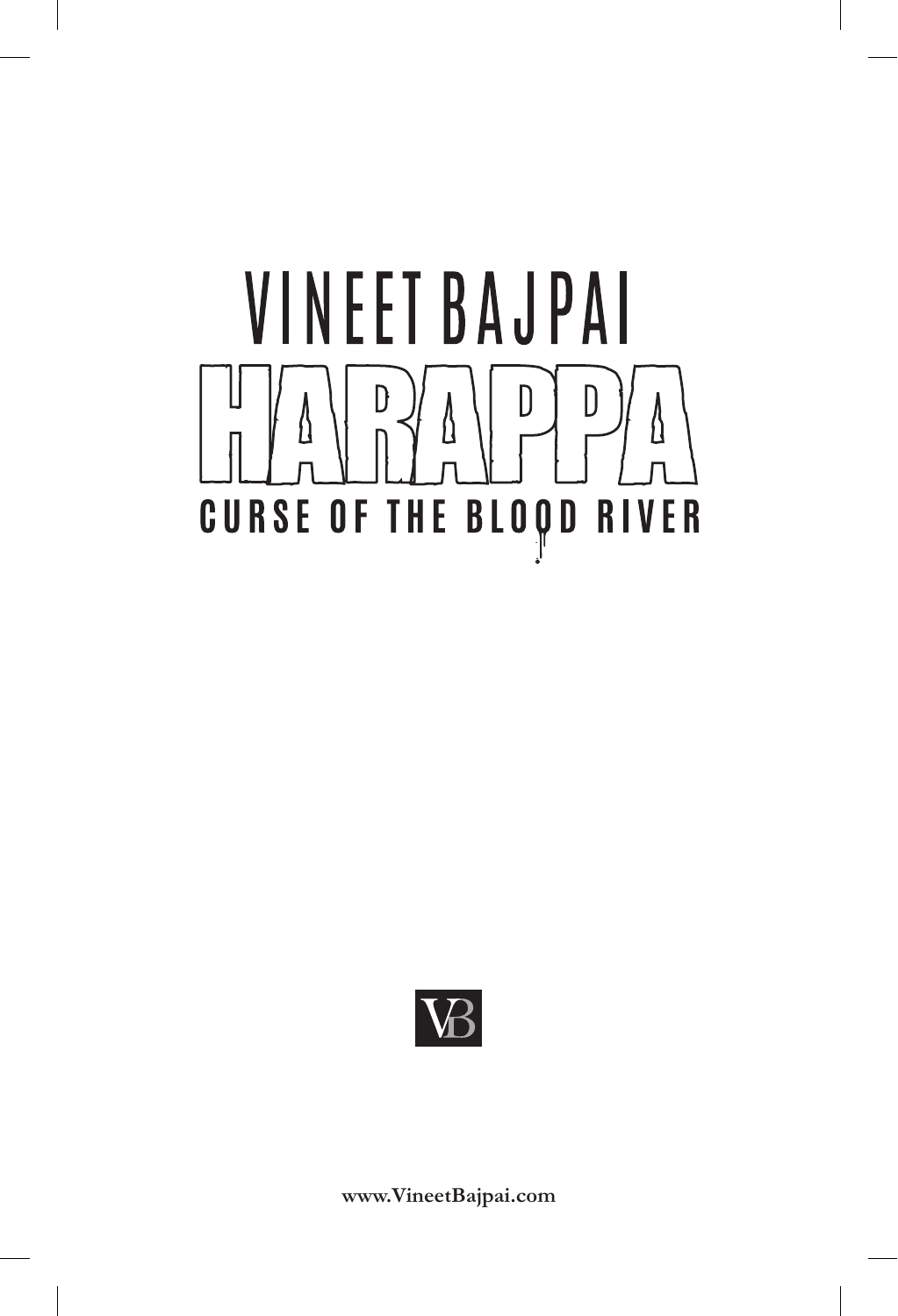# **PROLOGUE**

#### **1700 BCE**

He was the only human for miles. He could hardly see in the dark of that unusually fearsome, stormy night. Especially with the heavy trickle of his blood, tears and sweat mixed with the muddy waters of the unseasonal, torrential rain blurring his vision. In the pitch-black night the bald, bare-chested Brahmin struck with his axe back and forth at a feverish yet futile pace. He was attempting to cut at least one of the thick jute ropes that bound one pillar of the freshly built, man-made mountain of brick and bronze. Although made with the objective of diverting the course of a river, the enormous mound of stone, brick, metal and wooden blocks appeared threatening enough to alter the assault of even the bold tsunamis of a rogue sea. But then the river un-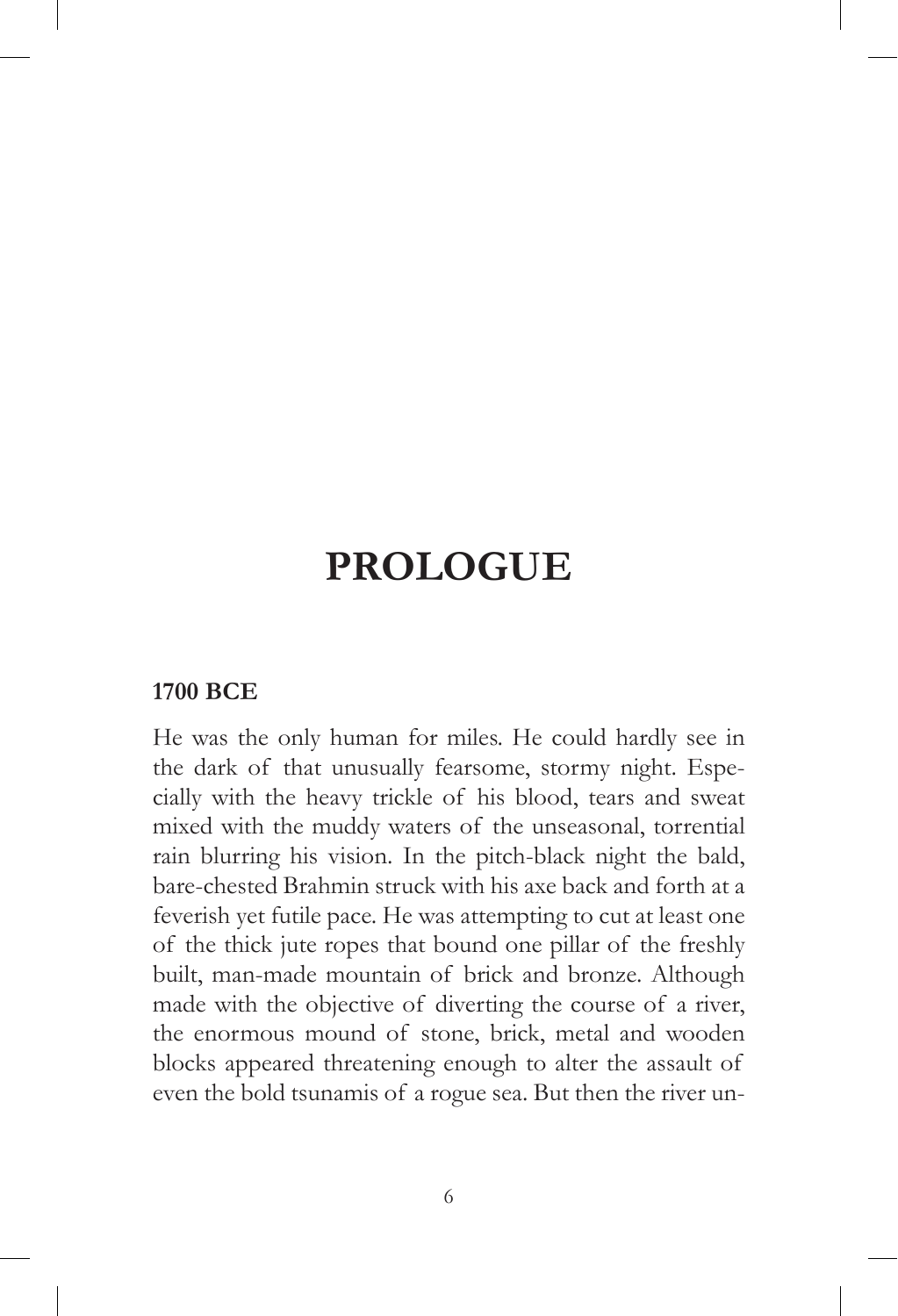der question was no less than the mighty oceans themselves.

Muttering to himself under the roar of the downpour, like a man possessed, he used every ounce of strength from his body hardened by years of penance and Vedic discipline. He pounded the cable-like rope furiously even as his fingers splayed and started to bleed. When he couldn't breathe anymore he threw his head back and looked up once to let the heavy raindrops slap his face angrily. With the unsympathetic water washing the red mud off his eyelids, he let out a ghastly, sky-piercing scream. It was perhaps an attempt by his recently blackened soul to make the Gods hear his indescribable angst. But he knew it was too late. The Gods were horrified at his deeds and would not forgive him. Or anyone.

He started cutting the rope with his short axe again, more menacingly than before. He knew he had been trying to cut one coupling knot for over an hour now. The ropes were specially made, upon his own instructions. He knew there were 998 more brick, bronze and stone pillars held together by thousands of similar rope-knots that forged the unbreakable mount. And that it would take weeks to disassemble it if a thousand men worked day and night. The 999 strategically engineered and reinforced pillars were built as per his own careful architectural and astrologic guidelines. *What was he doing? Had he gone mad?* He knew he could not undo the giant mound even one bit. And yet he fired away his axe incessantly, hopelessly.

A solitary figure in the lonely miles of empty land ravaged by a mid-night cloudburst, Vivasvan Pujari, a man worshipped for decades as a *devta* (half-human, half-God), revered as the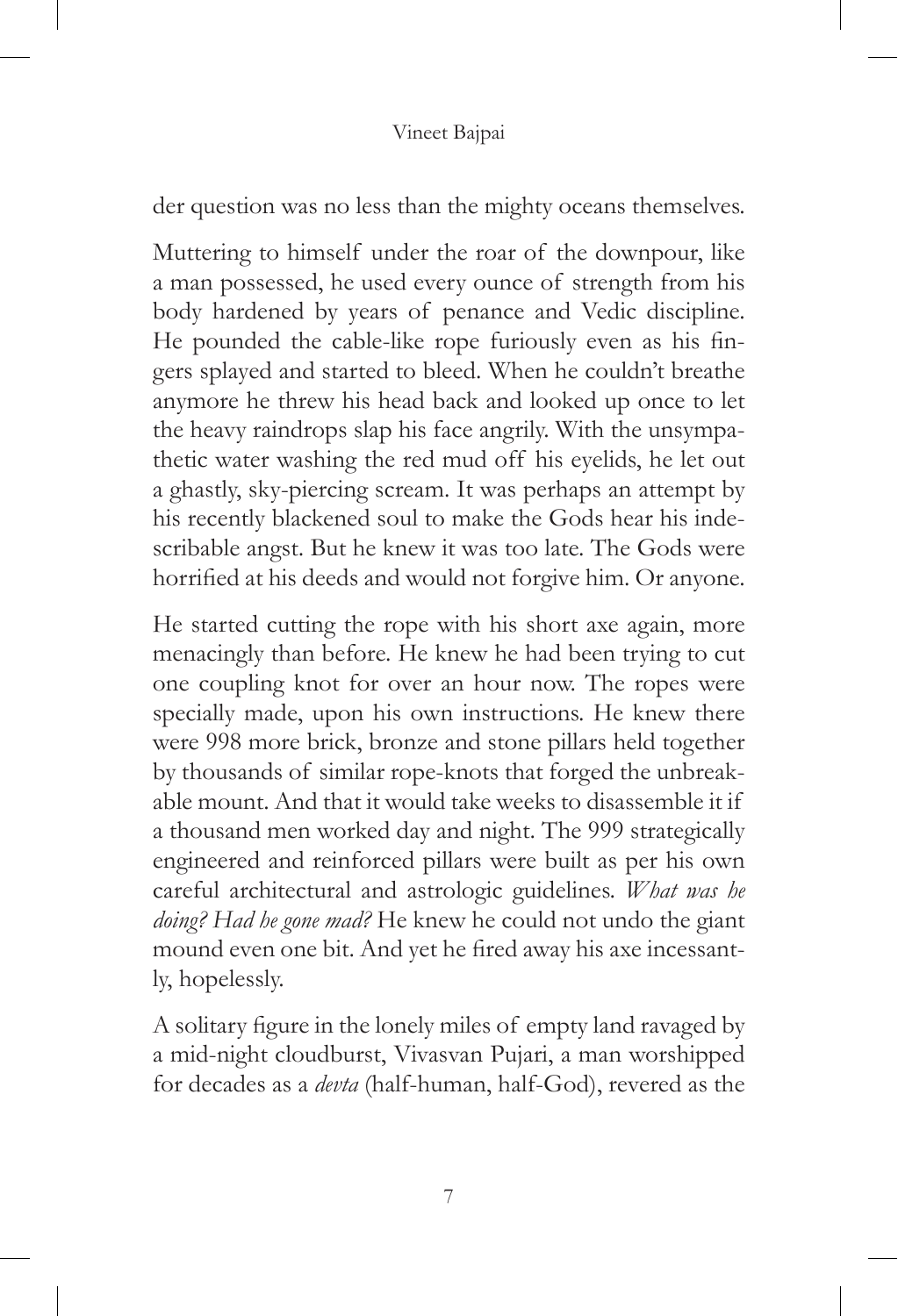Sun of Harappa, looked liked a ghost. He felt extreme pain and a sinking regret at the sinister consequence he knew could not be averted. He kept weeping, kept mumbling and kept chopping away. And then he heard it.

It had begun.

The ominous rumble of the mighty river gushing into an unnatural course, somewhere distant but not too far, made his blood curdle. The once generous, loving and nurturing Mother River had incarnated into a thirsty *Rakt-Dhaara* (Blood River) lunging towards devouring her very own children. The *River of the Wise* was betrayed by one of her favorite sons. She was betrayed by her devta son, Vivasvan Pujari.

The once righteous and indomitable Vivasvan Pujari let the axe slip from his hand and it fell on the slushy mud with a wet thud. He stood frozen gazing towards the direction he knew his now-manic Mother would appear in her demonic form. He knew it then. He knew he was going to be the first blood at her altar. Suddenly, he wanted it that way.

He slowly felt a sense of ease and relief spreading within him. He felt hope. Maybe his Mother would claw out his life but spare the millions of others. He dropped to his knees, stretched out arms in submission by his sides and opened his palms. The rain washed his taut and wounded body as if finally helping him cleanse his badly knotted conscience. As if pitying Vivasvan Pujari and offering him his last bath.

*"Take my life, O mighty Mother! I have earned your wrath. And I submit myself to thee!",* he yelled out as the night sky lit-up with an angry clap of thunder. It was as if the Gods were reject-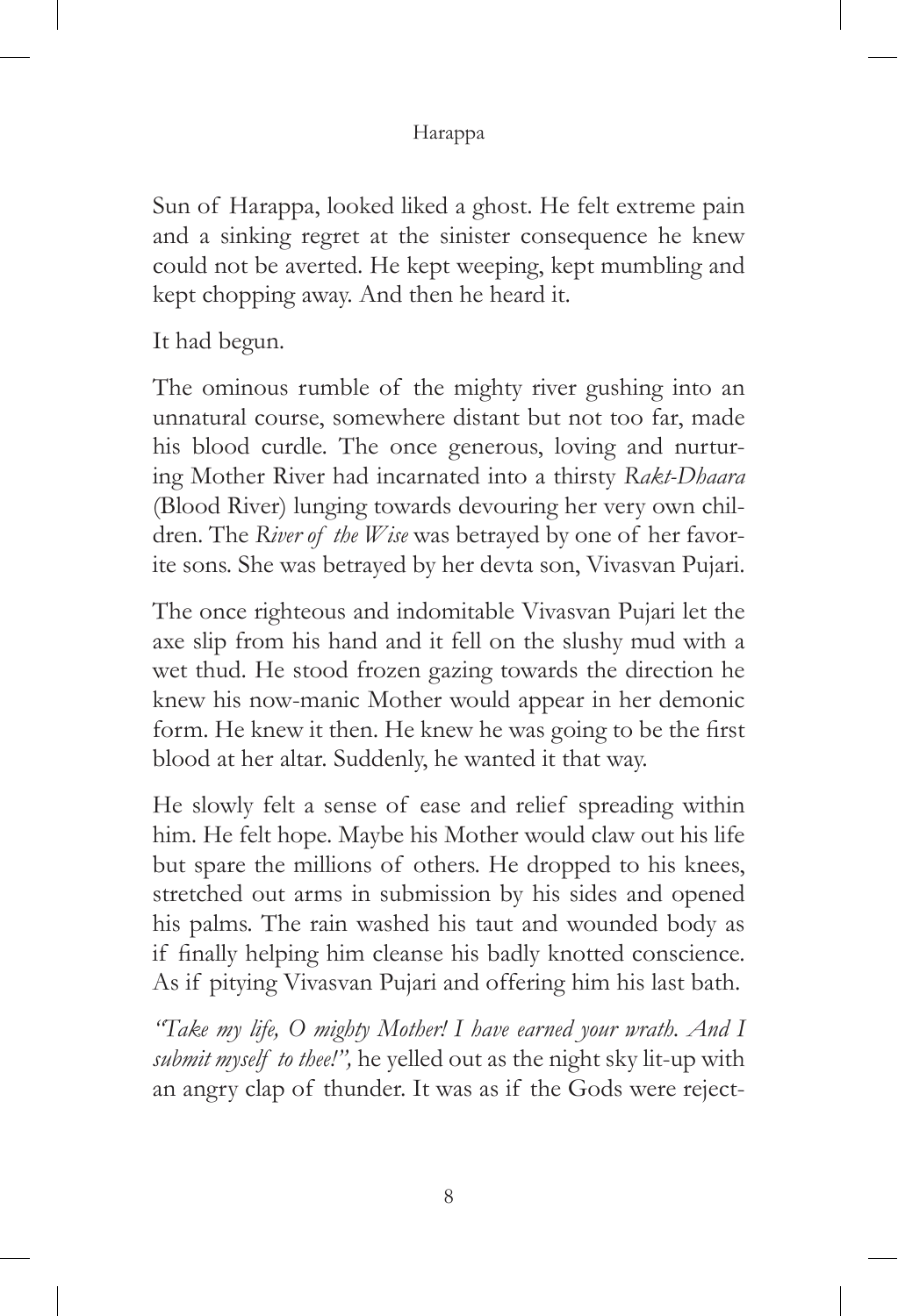ing this fallen devta's plea.

He screamed again, this time his voice splitting with desperation and heavy sobbing, *"Do you not listen to your crestfallen son, O mighty Mother?! Take my life but forgive the others! They have not sinned as your son has. Take me!!!"* 

The sky lit up again. It was nearly daylight for a few moments. The silent lightning flashed on Vivasvan Pujari's bleeding, sweating and deranged face. And then it followed. The delayed noise of the thunder was as loud as an exploding sun.

#### *The Gods were saying NO!*

Vivasvan Pujari felt a powerful gust of wind on his face as he saw the giant water-mountain appear from the corner of the far mound, turning directly towards the path where he sat crumbled on his knees. It looked like an enormous hydra dragon turning its head towards its prey. The din of the river was louder than the thunder that roared a few moments ago. Vivasvan Pujari sat there dazed, as he looked up at the mountain-high torrent casting a looming shadow even in the darkness. He appeared as small as an ant would in front of Mount Sumeru, as the sky-high tsunami of his Mother River was all but a few moments away from engulfing him.

Vivasvan Pujari had faltered in the last few days. He lost the glory of a lifetime in a few days of the blinding revenge he sought. But he was Vivasvan Pujari. A devta! Like all men of advanced *yogic* learning, he instantly summoned and centered his soul within his *kundalini,* he froze his heartbeat and prepared his mortal body for death. Even as he did that and was getting swept off the ground with the force of the invading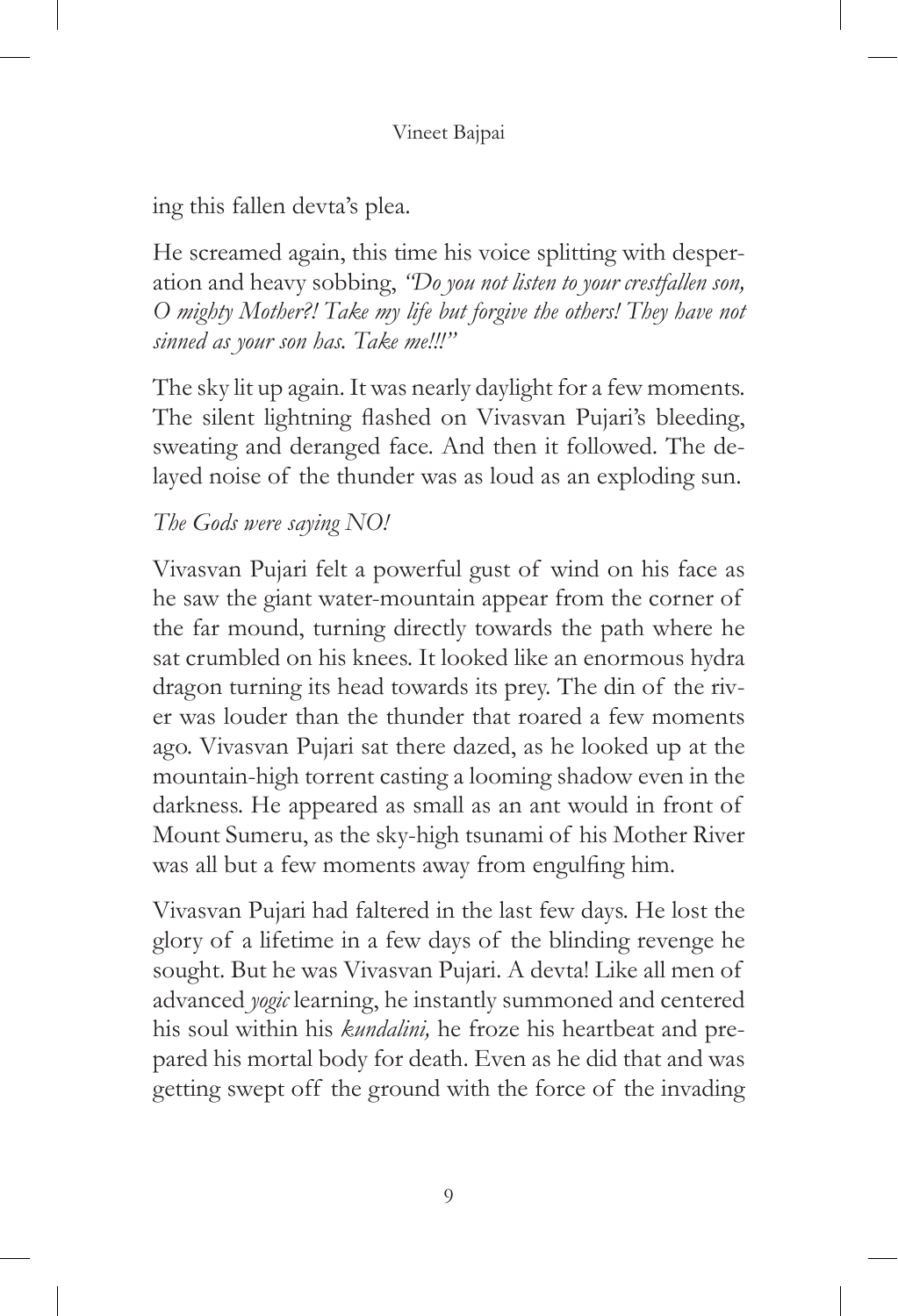water, he whispered a calm, last prayer.

*"Mother, forgive them. Don't let them perish for my sins. Forgive them, Mother!"*

The devastating river swallowed the devta Vivasvan Pujari like a mammoth tornado erases the existence of a dry twig. The Gods, the murderous blood-river, the dark night, the thunder of *Indra* (the God of lightning and storm), the vast expanse of land and the merciless rain stood witness to the end of the greatest man of his time. But the death of Vivasvan Pujari was not going to be the end of his impact on this planet. It was the beginning. He was going to live on in hatred, deceit, conspiracy and violent conflicts for thousands of years. He would haunt not just Aryavarta but the whole world with never-ending bloodshed and killing in the name of the very Gods that abandoned him. Even his death would not liberate him or human kind from the curse.

She maintained her unrelenting course. Despite Vivasvan Pujari's dying plea, the blood-river was not going to forgive them.

The *Saraswati* was going to devour the mighty city of Harappa, along with every last one of its inhabitants.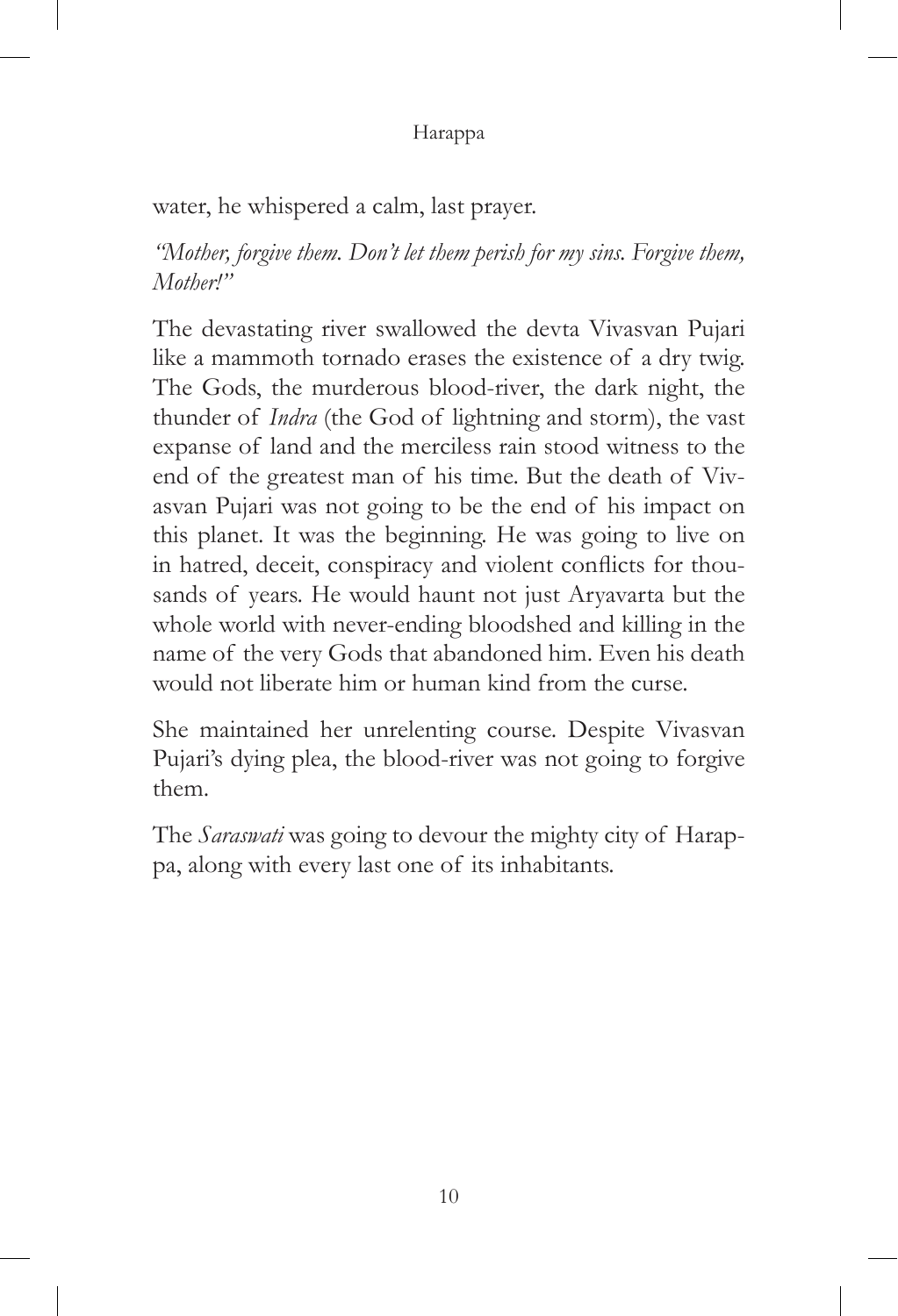

# **Delhi, 2017 VIDYUT**

The mobile phone wouldn't stop ringing. Both Vidyut and Damini were in deep sleep and neither of them had the energy to get up and take the call. It was 4.30 am. The phone continued to ring incessantly. Damini shook Vidyut slowly.

'Vidyut…get up *na*. Its your phone.'

'Hmm…' mumbled Vidyut.

'*Arey* get up *please*,' Damini insisted with her eyes still closed.

Vidyut reached out for his phone, his hand groping for it on the bedside table.

'Who calls at such a God forsaken hour man?! Hello*…*!'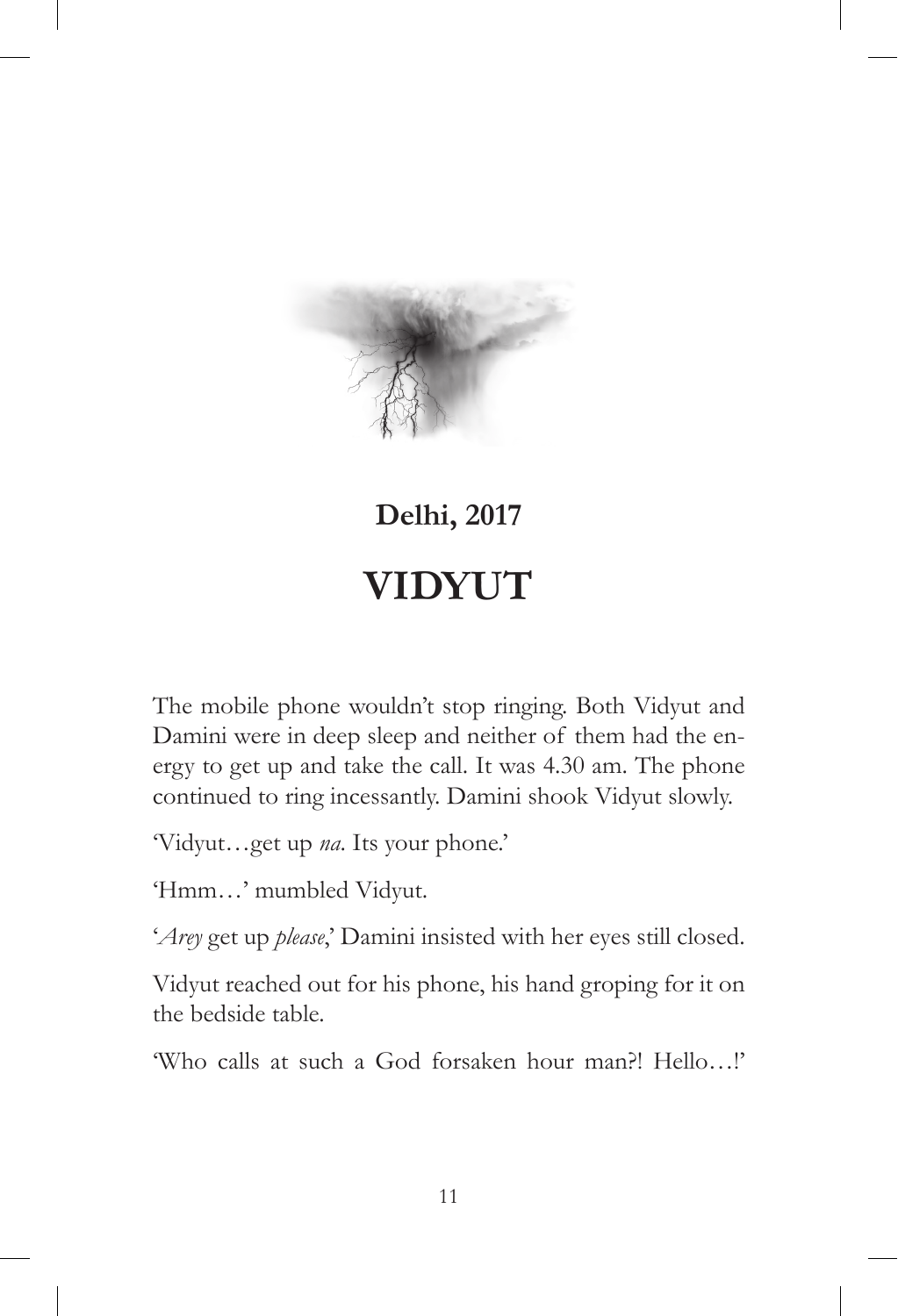Vidyut nearly barked into the phone as he took the call.

There was silence in the room. Vidyut sat up on the bed and was listening to whoever was on the other side of the call very intently. His muscular body appeared as tense as his brow.

'All okay, baby?' enquired Damini.

Vidyut squeezed her wrist gently, indicating that he wanted complete silence. Damini knew Vidyut well. She opened her eyes and looked at Vidyut holding the phone tightly against his ear, teeth clenched, eyes shut in concentration.

'But Purohit ji, why didn't you tell me sooner?' said Vidyut to the person on the phone. Damini had no idea who Purohit ji was and why Vidyut looked so anxious suddenly. She got up on her elbow as she listened carefully.

'How much time does he have, Purohit ji?' asked Vidyut pensively. After a few seconds pause he said, 'I'll be there by this evening.'

# $\| \mathbf{H} \|$

Vidyut hung-up the phone and rested his head on the bed's backrest, his eyes fixed on the ceiling. His well built chest, arms and shoulders combined with the rare glow of his fair skin gave him the appearance of royalty, of an august lineage. His long, light-brown hair complimented his chiseled features and penetrating eyes well. Vidyut looked every bit his name – *vidyut* or electricity! But there was infinitely more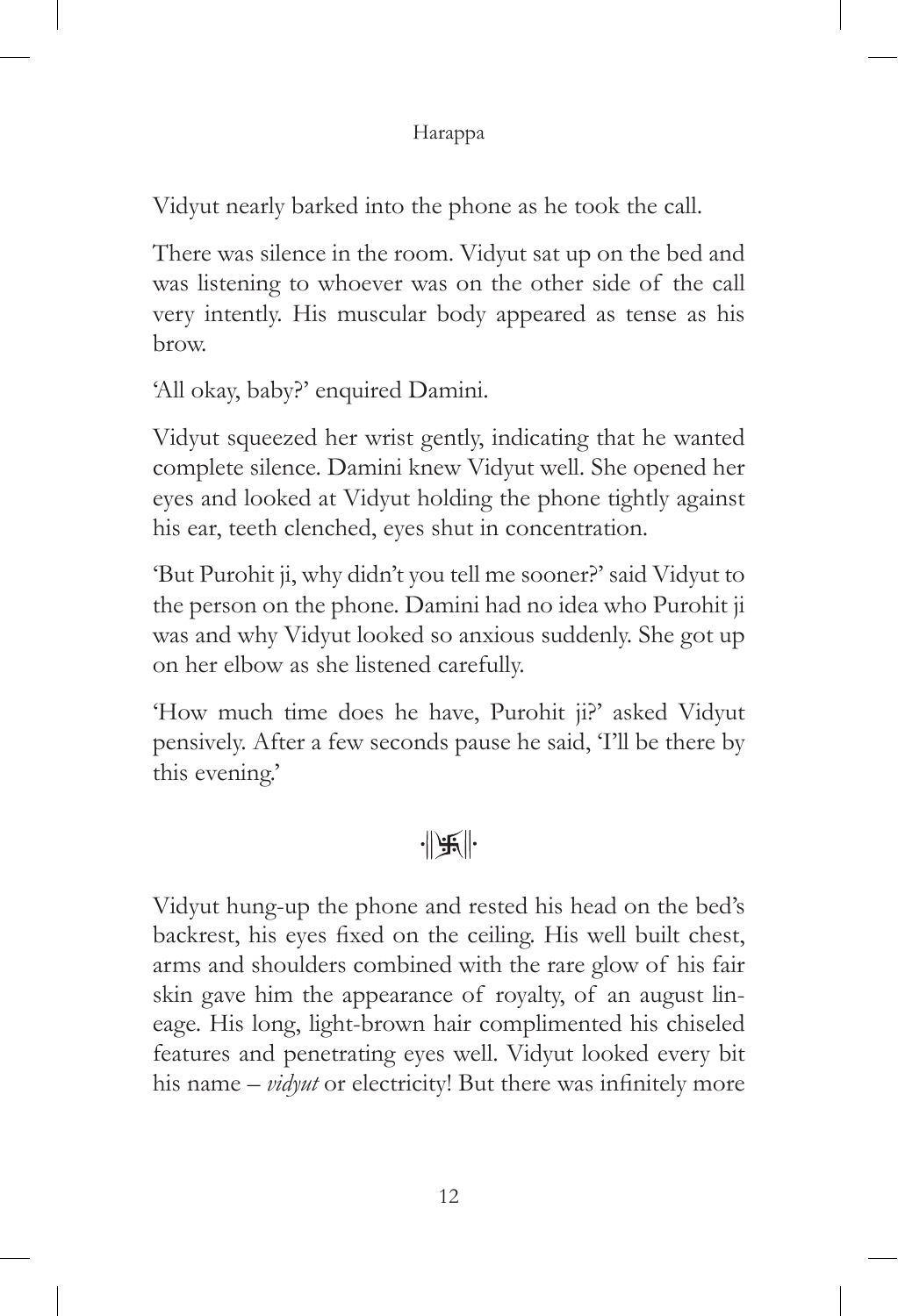to his persona than just his Greek-God looks.

Damini knew she loved a strange and strong man, and while she never spoke about it to him, somewhere deep down she hoped to get married to him one day. She knew Vidyut was different from all the other boys and men she had met at the premier Hansraj College of the north campus of Delhi University, and the world in general. Apart from her deep and secret delight of *owning* this man who was pleasantly complexioned, well built, with deep-brown eyes like those of a Biblical conqueror and the intense facial expression of a man born to lead the world, she was convinced that Vidyut was uncommonly gifted. And he was. Vidyut was an inferno of talent, skill, spirituality and ambition. He was an entrepreneur par excellence at his young age of 34. He was a musician, a poet, a writer, a painter, a martial artist, a party-maker and a natural leader of men. His friends lovingly called him Video. What worried Damini sometimes was the kind of friends he had.

'Baby you okay?' she enquired gently after a minute. 'Who is this Purohit ji and where do you have to be by this evening?'

'Varanasi. Or Kashi or Banaras…as most people call it,' replied Vidyut, still gazing at the ceiling.

'Why Banaras, love? Out of the blue…?'

'Not really out of the blue, Damini…but I wasn't expecting to be called like this. I was supposed to *never* return to Kashi.'

There was silence in the room. Damini listened with disbelief at the mysterious and disconnected statements Vidyut was speaking in. It wasn't like him. And it wasn't like her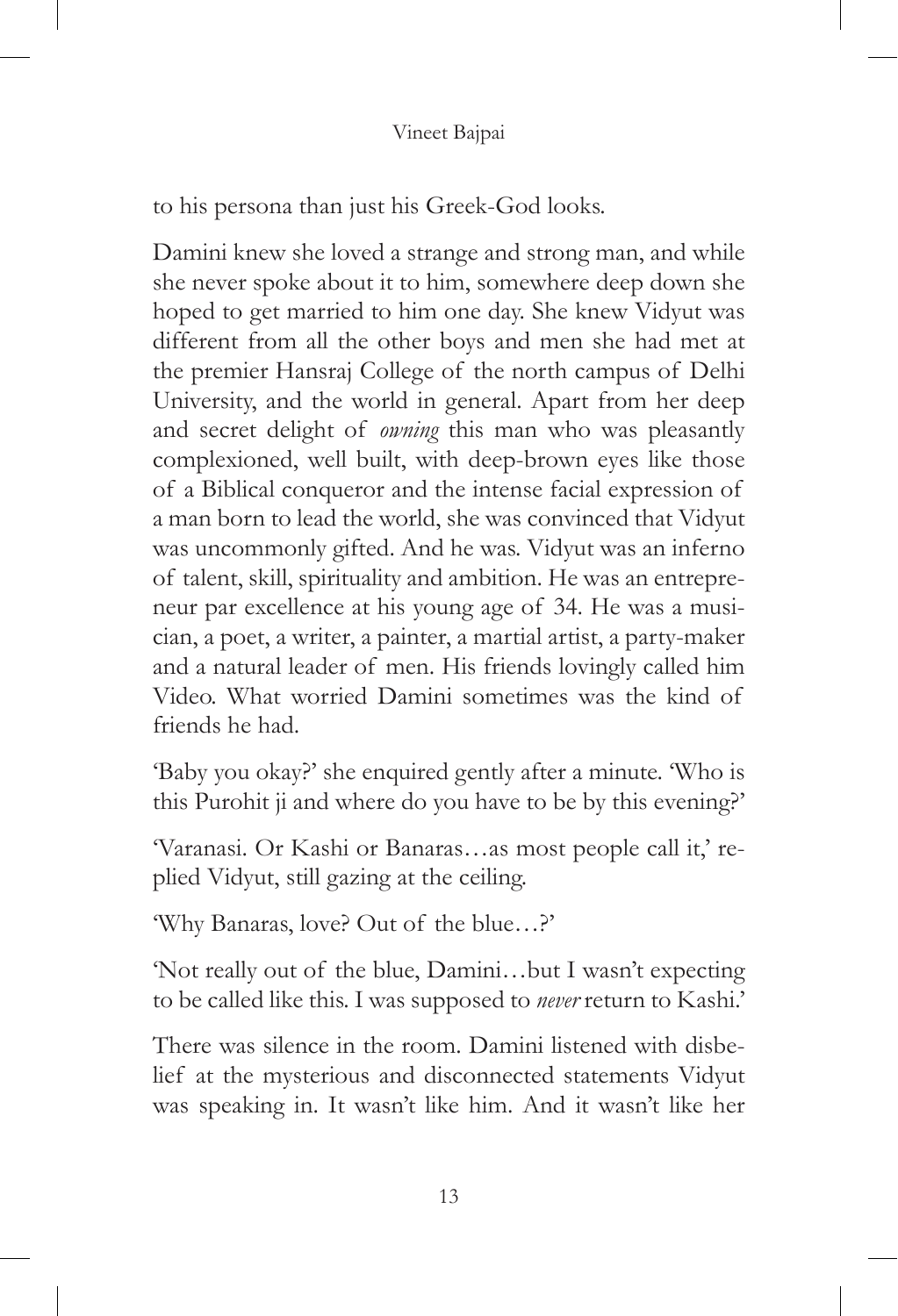assertive journalist self to keep waiting till eternity for the answers she wanted quickly. She sat up fully attentive, tied her hair swiftly in a bun while holding a hairpin between her teeth like only beautiful and confident women do, and fired her questions, politely yet firmly.

'Kashi? You mean Banaras…or Varanasi…or whatever! Why do you have to go there, baby? What were you not expecting? And for God's sake…why were you to *never* return to that place? And what do you mean return? When were you there in the first place? And how on earth have we never spoken about all this? Can you please tell me everything?' Damini was now as curious as she was edgy.

Vidyut turned to look at her, as if noticing her presence for the first time since his phone rang.

'We have not spoken about it because it was not important. Kashi was a closed chapter for me. For years when I tried to claw my way back there, I was prohibited from doing so. And now when I have learnt to live without the phantoms of the past, they give me a call?!' said Vidyut with a laugh of disbelief.

Before Damini could organize her thoughts, Vidyut sprung up from the bed and walked to his wardrobe. He took out a cigarette box and lit a cigarette. Now Damini was really nervous. It was after nine months that Vidyut had put a cigarette to his lips. And it was now she knew something was really not right. Her eyes silently followed Vidyut as he walked out to the balcony of his sprawling penthouse in tony Gurgaon where she lived with him. She quietly followed and stood next to him leaning against the railing of the balcony. She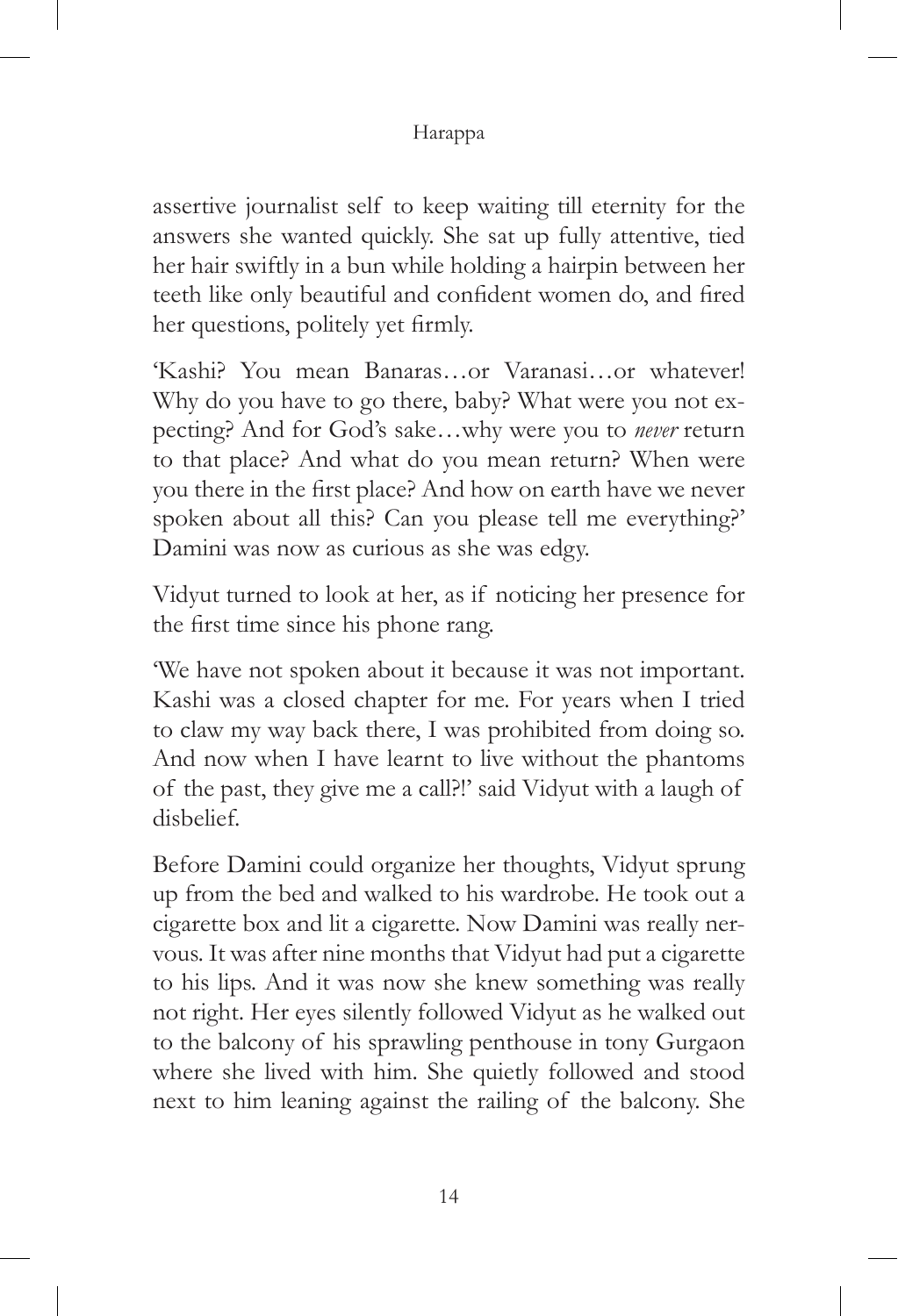wore a very light and short negligee that accentuated her slim and attractive figure. Damini was as beautiful physically as she was intelligent. She did not utter a word. Vidyut was in a trance. And for the first time since she knew him, Vidyut looked afraid. Of what, she knew not.

## $\|\mathbf{H}\|$

Kashi is the holiest city in Hinduism, perhaps the most ancient religion and way-of-life on Earth. Originally called both Kashi and Varanasi, as hundreds and thousands of years passed the name changed first to *Baraansi* and then to Banaras under the influence of Pali literature. Hindu mythological scriptures have it that when the great floods destroy the whole world in the final judgment-day deluge called *pralay*, Lord Shiva Himself will protect the city of Kashi by raising it on the tip of his mighty trident or *trishul*. A city that has seen over 10,000 winters, Varanasi is said to be home to some of the greatest occult practitioners and powers of this world, *and all others*. It is also the keeper of the planet's most sinister secrets.

It was a 90-minute flight from New Delhi to Varanasi. Vidyut was going to take the 3 pm flight so as to be with Purohit ji by 6 pm. He had a devoted set of friends and colleagues who took care of everything for him. And vice versa. Vidyut and his core team operated like one single organism that needed very little conversation among them. Most things got done with the exchange of a glance or two words on a phone text. Vidyut's dear friend Bala, short for Balakrishnan, was his closest confidante and perhaps the only man Vidyut fully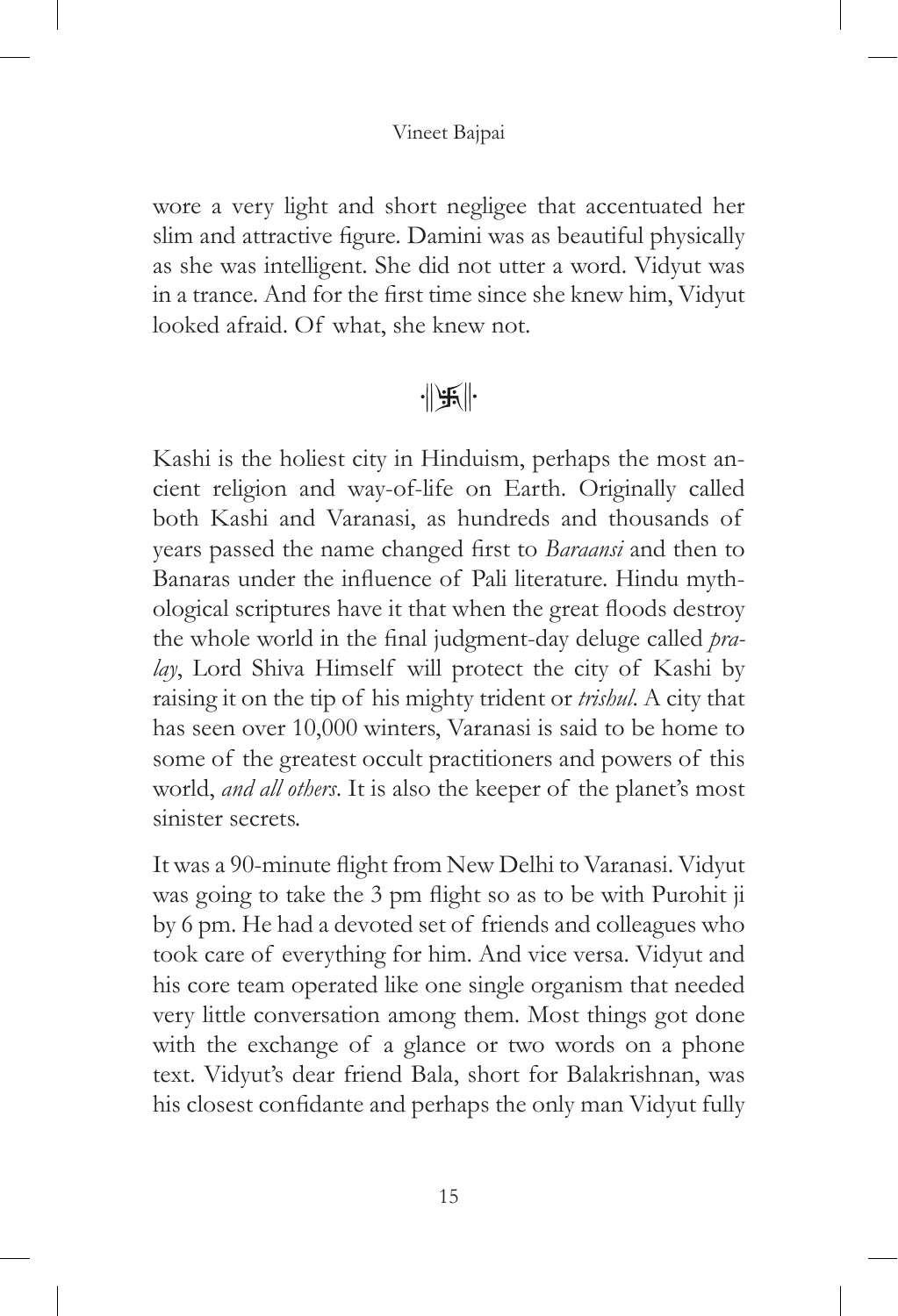trusted. Bala was not only Vidyut's next in command at the company, he was also Vidyut's best friend. He was ex-military, a highly decorated army officer during his short service commission. Bala could crack complex financial models with the same ease with which he could bust the ribs of an opponent in unarmed combat. And he worshipped Vidyut. He loved Vidyut.

Vidyut ran a corporate security company that protected its large multinational clients against technology-based competitive espionage. Vidyut launched his company as a small start-up, which was now among the leading industrial security companies in India. The success of his company made Vidyut a very sought-after man, and gave him access to the movers and shakers of corporate India. Powerful politicians, who perhaps needed more technology-based security than even business houses, swiftly noticed the use of his company's products and services. Vidyut was soon a speed-dial for many of them. They took pride in having Vidyut at their social lunches and garden dinners. At a very young age Vidyut was a very influential man. But for people who knew his lineage, for people like Purohit ji, this came as no surprise. Vidyut was no ordinary man. He wasn't supposed to be one.

### $\| \mathbf{H} \|$

Wearing a casual grey t-shirt and blue jeans, Vidyut looked much younger than he actually was. He was packing light, just for a day or two. Damini was worried about all that was happening, but maintained a brave and smiling face. Vidyut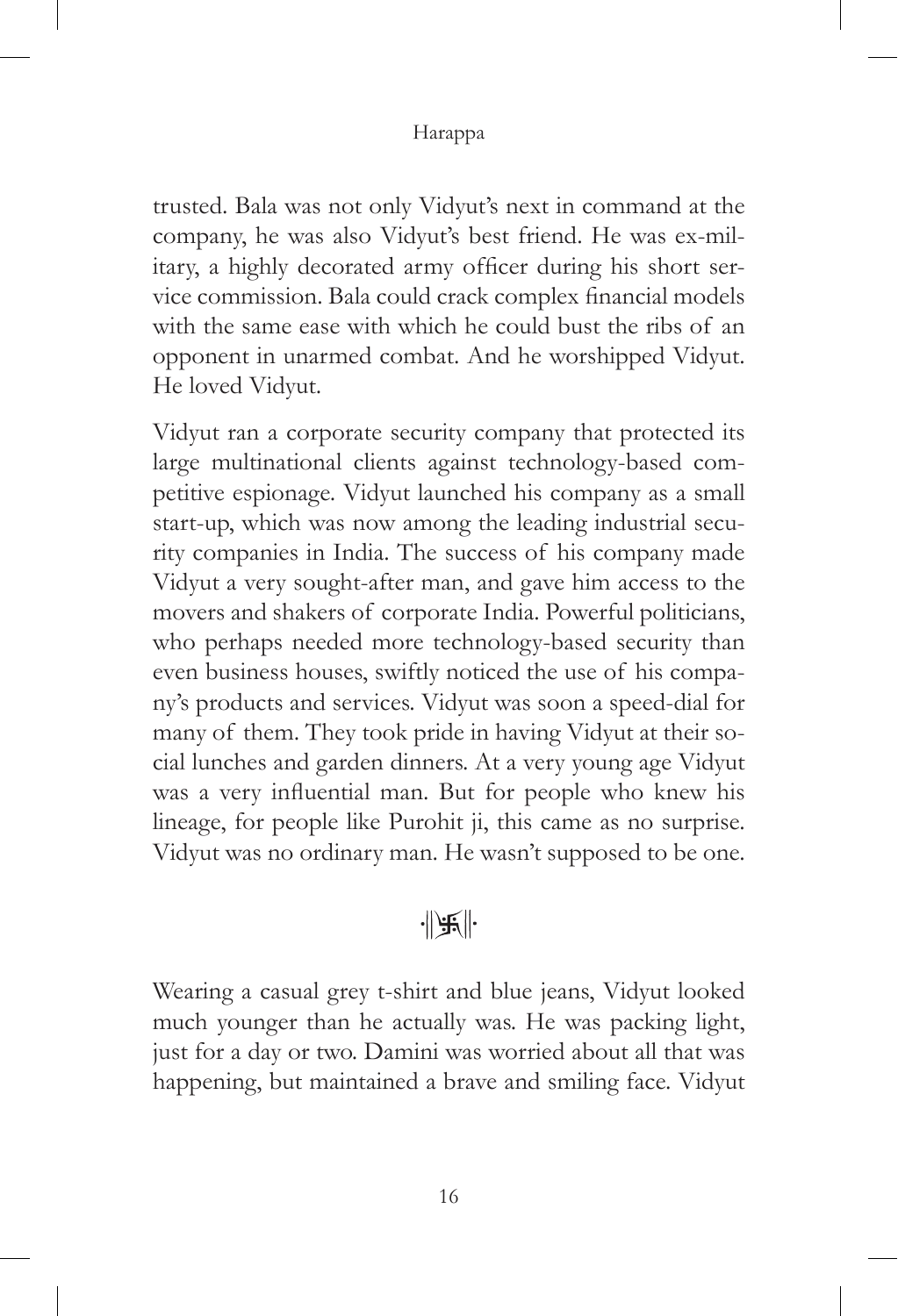looked at her every now and then, and flashed his disarming smile or winked at her playfully. He wanted to comfort her and show her that everything was normal. They both knew it wasn't.

After he was done with the quick packing, Vidyut paused for a while and stood staring out of the window. By this time Bala had entered the house and made himself comfortable with a carton of coconut water from the fridge. He sat on one of the dining chairs and sipped at his sweet coconut water silently. Both Vidyut and Damini were used to Bala's presence in their home, and they loved it. He was family.

Vidyut noticed Bala.

'Hi Bala.'

'Hey Video'.

'Whassup man? *Khaana khaaya?* Had lunch?' enquired Vidyut.

'Yea yea…' Bala responded without looking at his friend. This was enough show of affection for the day. But it meant the world to Vidyut.

What happened next was something Damini dreaded and couldn't imagine happening. Vidyut walked to the safe in his study and pulled out the *maha*-*panchaanng* – the Hindu or *Sanatana* calendar and planner. Damini froze with fear and her mouth went dry. The last time Vidyut had taken out this advanced *panchaanng* was his life's worst day. It was the day he had lost his beloved mother! Despite his modern clothing and appearance, despite his flashy cars and his technology company - Vidyut was an expert practitioner of Vedic as-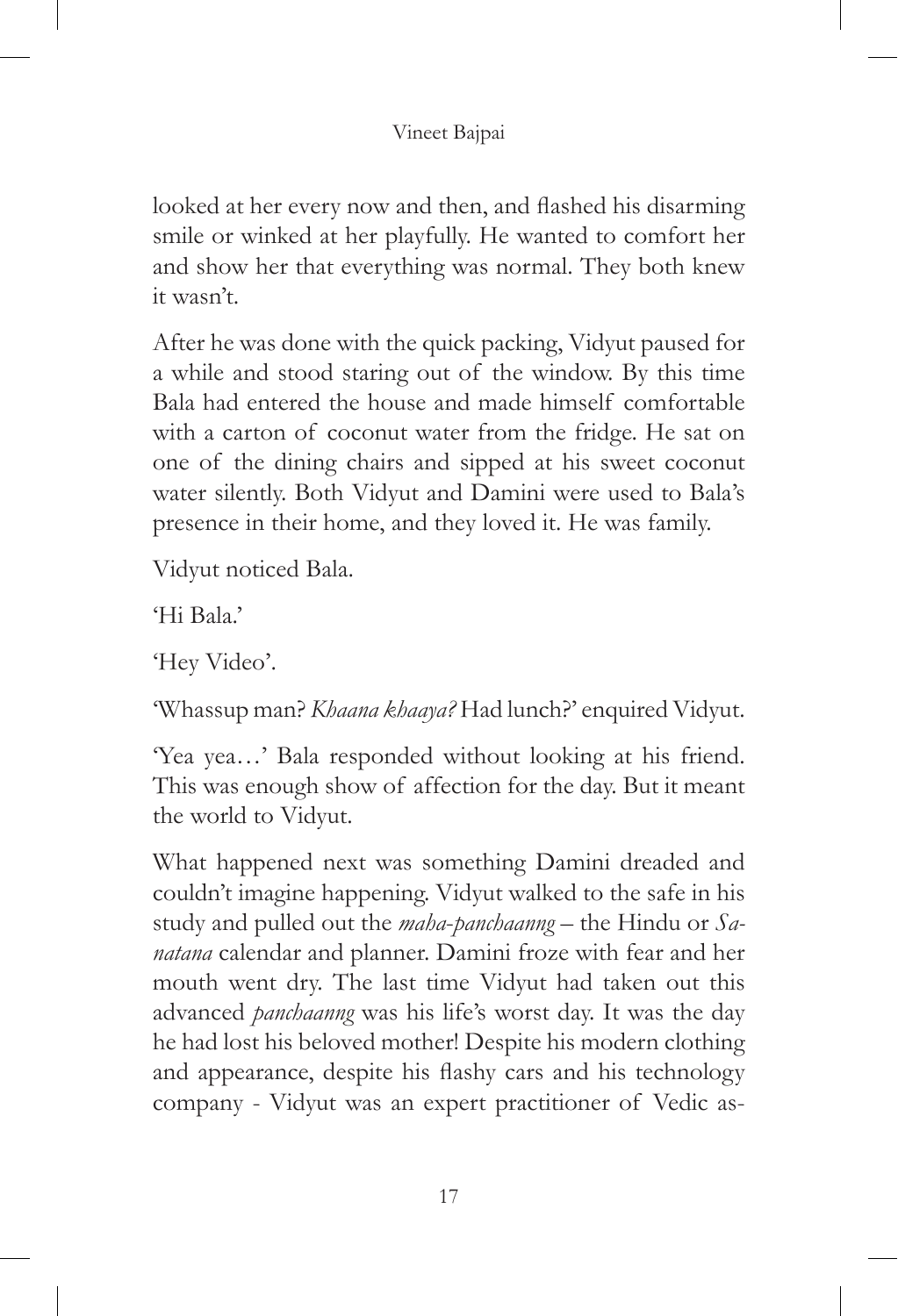trology. He could read the *kundalis* (horoscopes) of people with the same prowess with which he often scanned through software codes.

## $\| \mathbf{H} \|$

Damini protested by covering her open mouth with both her hands and by allowing an expression of horror to envelope her face. Vidyut noticed it but made no effort to comfort her. He seemed to be in a trance again. He spread the panchaanng out on the dining table next to where Bala sat, chanted a silent Sanskrit mantra in his mouth and leaned over the large chart. His *panchaanng* was more detailed than the regular thing available in the market. Every year his dear friend Gopal from a Hindu monastery in the Himalayas sent him this authentic *panchaanng*. It was the real deal. It could be interpreted, studied and put to use only by the grandmasters of Vedic astrology. Vidyut was one of them. And Gopal was among the many friends of Vidyut that mystified Damini.

Bala could see the panic on Damini's face and the tears welling up in her eyes. He put his hand on Vidyut's and asked softly yet firmly, 'What are you doing man? Why do you need *this* now?'

Vidyut did not respond. Damini could not take it any more. She ran to Vidyut's side, held him tightly by his arm and pulled him to face her.

'What are you doing, baby?' she yelled at him, her voice ready to burst into a sob.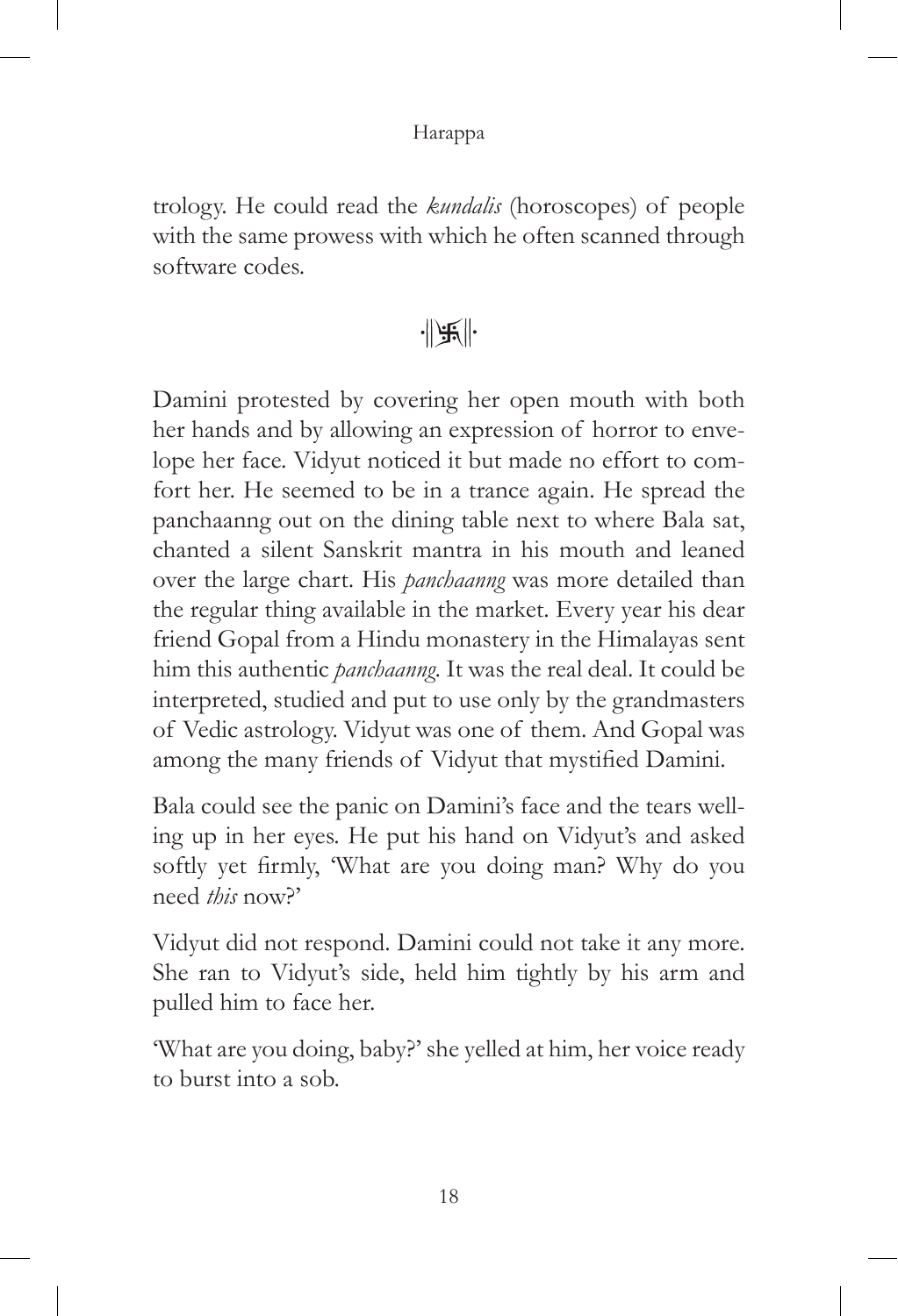There was momentary irritation in Vidyut at being disturbed like this, but he quickly regained his composure. He realized that an explanation was now overdue. He had been behaving strangely ever since he took Purohit ji's call, and his love for Damini demanded that he shares everything with her. Or *almost* everything.

'Come here baby,' said Vidyut as he affectionately pulled Damini by her arm and made her sit on a couch close to the dining table. 'I can tell you what is important in two minutes, or try and tell you everything in the greatest detail. But for that even two days will fall short,' he continued.

Damini just stared lovingly at Vidyut, her eyes wet and her beautiful face slightly contorted as she tried very hard to hold back a barrage of tears.

'Even if I tell you everything Damini, you will not be able to believe it. You will probably think Vidyut has lost it. You will probably want me to meet a psychiatric consultant, if you don't want me to contact one already!' Vidyut laughed meekly as he tried to add some humor to the tense situation – in vain. Damini kept staring at him with the same disbelief and fear.

'Baby just tell me what is going on. Your woman is a strong woman. She can handle it,' said Damini as matter-of-factly as possible. 'I didn't want to push you till now, but I know you so well. You would never pull out the *panchaanng* if something was not seriously out of place.'

Vidyut was silent for a moment. He then took Damini's soft and artistic fingers in his hands and sat down on his knees